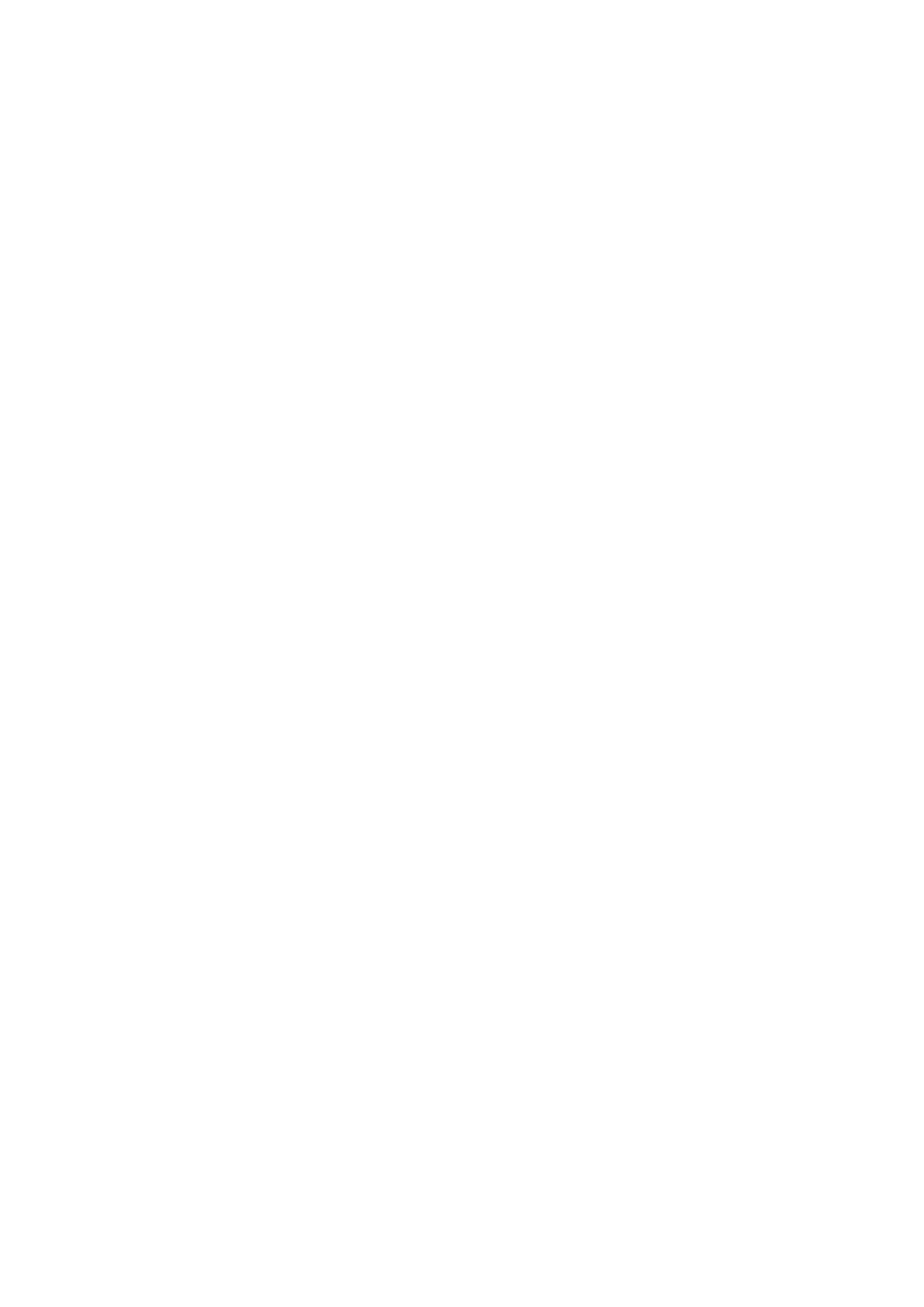# The Australia Institute

Research that matters

#### **About TAI**

The Australia Institute is an independent public policy think tank based in Canberra. It is funded by donations from philanthropic trusts and individuals, memberships and commissioned research. Since its launch in 1994, the Institute has carried out highly influential research on a broad range of economic, social and environmental issues.

#### **Our philosophy**

As we begin the 21st century, new dilemmas confront our society and our planet. Unprecedented levels of consumption co-exist with extreme poverty. Through new technology we are more connected than we have ever been, yet civic engagement is declining. Environmental neglect continues despite heightened ecological awareness. A better balance is urgently needed.

The Australia Institute's directors, staff and supporters represent a broad range of views and priorities. What unites us is a belief that through a combination of research and creativity we can promote new solutions and ways of thinking.

#### **Our purpose—'Research that matters'**

The Institute aims to foster informed debate about our culture, our economy and our environment and bring greater accountability to the democratic process. Our goal is to gather, interpret and communicate evidence in order to both diagnose the problems we face and propose new solutions to tackle them.

The Institute is wholly independent and not affiliated with any other organisation. As an Approved Research Institute, donations to its Research Fund are tax deductible for the donor. Anyone wishing to donate can do so via the website at https://www.tai.org.au or by calling the Institute on 02 6206 8700. Our secure and user-friendly website allows donors to make either one-off or regular monthly donations and we encourage everyone who can to donate in this way as it assists our research in the most significant manner.

LPO Box 5096 University of Canberra, Bruce ACT 2617 Tel: (02) 6206 8700 Fax: (02) 6206 8708 Email: mail@tai.org.au Website: www.tai.org.au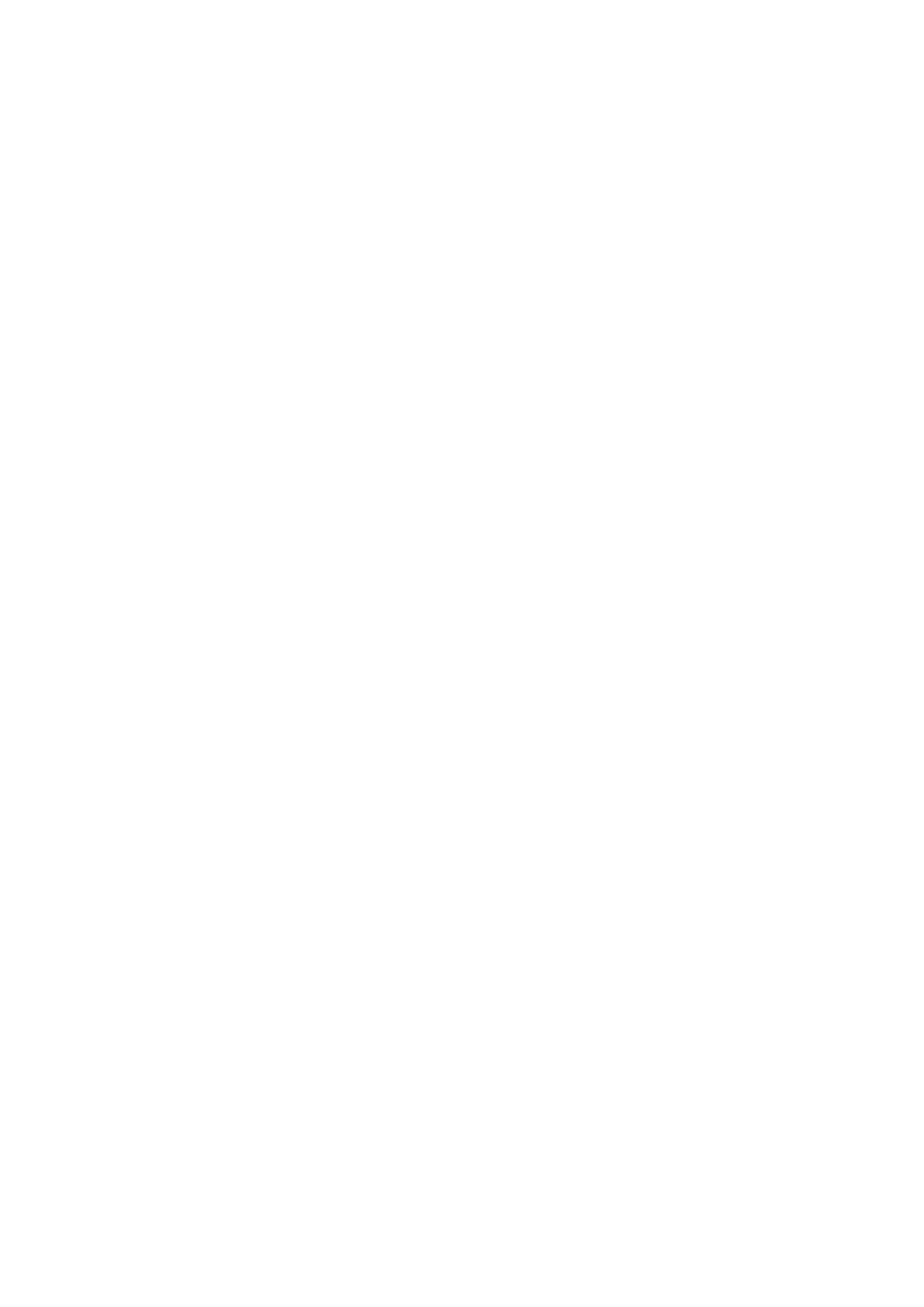#### **Summary**

The mining industry receives substantial assistance from Australian taxpayers, worth \$4.5 billion per year in the form of subsidies and tax concessions from the federal government. Surprisingly, this support comes at a time when the industry is earning record profits and undertaking record levels of new investment.

While commodity prices have fallen slightly in recent times they are still substantially higher than they were before the mining boom. These high prices have led to large profits. According to the Australian Bureau of Statistics (ABS) **total pre-tax profits earned by mining firms operating in Australia were more than \$84 billion in 2011-12**. To put this in context, that represents six per cent of GDP, or, for every \$100 of income earned in Australia, \$6 went to the owners of mining companies. With Australia in its biggest ever resources boom it appears counterintuitive that the government should be subsidising the mining industry.

With the mining industry so profitable these subsidies are not supporting the industry, but instead are simply increasing the size of its profits and placing greater pressure on other industries such as manufacturing, tourism and education. Put simply, these subsidies represent a transfer of funds from taxpayers to the owners of mining companies operating in Australia – 83 per cent of which are foreign owned.

In 2012 The Australia Institute released an estimate of the subsidies the federal government was giving to the mining industry. That paper found that subsidies to the mining industry amounted to \$4 billion. Reporting a year later, with the mining industry still enjoying large profits, total subsides have increased half a billion dollars to \$4.5 billion.

One of the main differences from last year was that Crude Oil Condensate is now going to be taxed under the Petroleum Resources Rent Tax (PRRT). This removes a \$550 million subsidy to the mining industry. While the removal of this subsidy is welcome news it has been dwarfed by other increases. By far the biggest increase in mining subsidies comes from the rise in the cost of the fuel tax credits by \$458 million. Another large increase came from exploration and prospecting deductions which have increased by \$220 million. Deductions for capital works expenditure has also increased by \$127.5 million as the mining industry goes through a massive investment boom.

A new inclusion to the list is the coal sector jobs package which sees \$219 million go to coal mines with the highest fugitive emissions of greenhouse gases. With the coal industry facing a widespread skills shortage, there is no economic justification for the federal government granting hundreds of millions of dollars in subsidies to try and prop up coal sector employment.

The ability of the mining industry to appropriate additional taxpayer support when company tax revenue is falling would seem to highlight the political strength of the mining industry rather than the strength of the economic arguments underpinning its taxpayer subsidies.

With the federal government trying to bring the budget back into surplus and fund new programs such as DisabilityCare and the Gonski education reforms, decreasing the inefficient and inequitable subsidies to the mining industry presents a unique opportunity to help achieve that goal. Mining subsidies during a time when Australia is in the biggest ever resources boom simply represent a transfer of money from taxpayers to mine owners. High commodity prices have made a large number of mining projects profitable. This is highlighted by the continuing rush of capital expenditure that we are seeing at the moment in the mining industry. It is not in the national interest to continue these subsidies. Indeed, these subsidies simply exacerbate skills shortages and other bottlenecks that the industry is facing.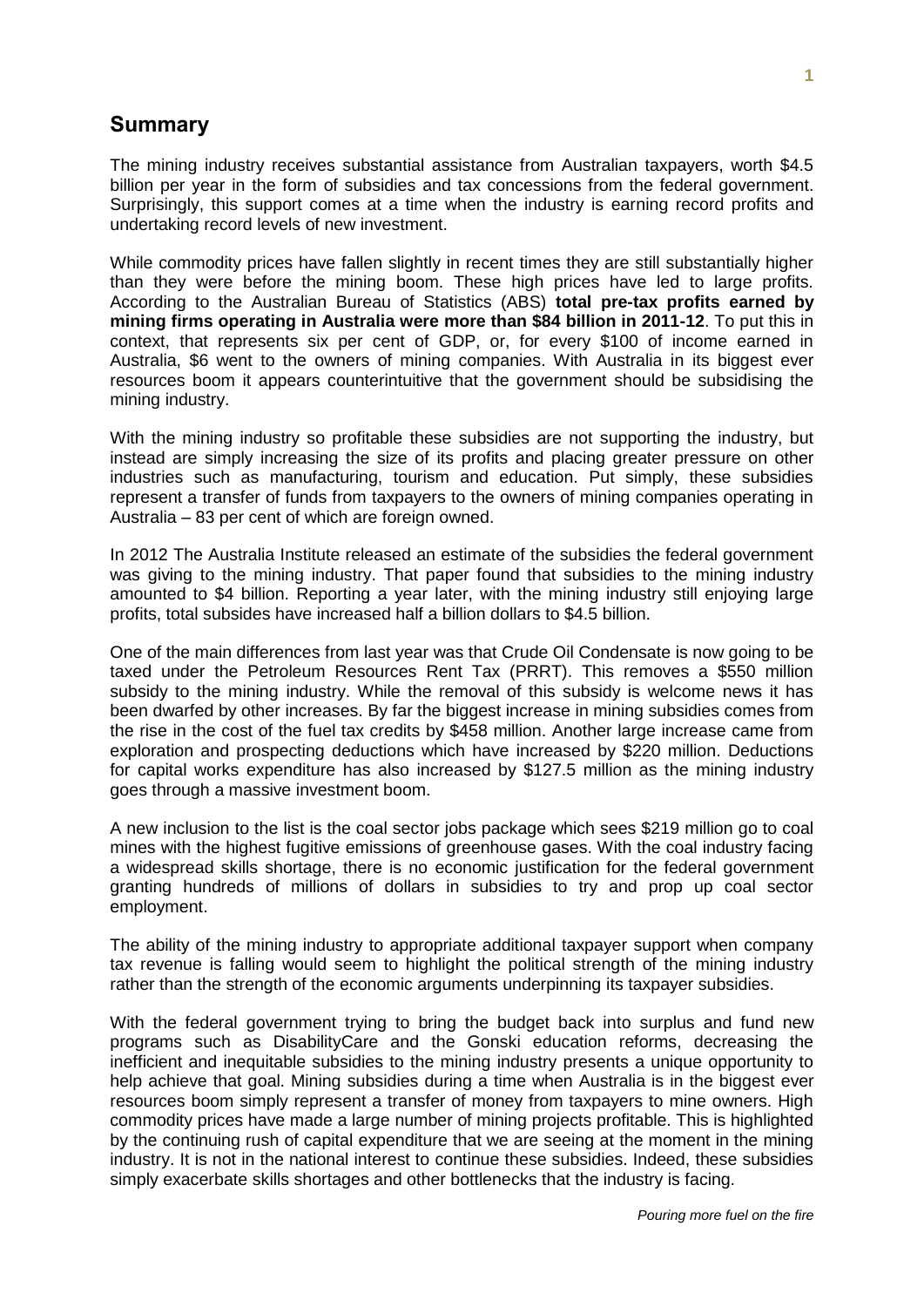### **Introduction**

The mining industry receives substantial assistance from Australian taxpayers, worth \$4.5 billion per year in the form of subsidies and tax concessions from the federal government. Surprisingly, this support comes at a time when the industry is earning record profits and undertaking record levels of new investment. Significantly, the subsidies and tax concessions set out below do not include the cost of providing the mining industry with infrastructure or the substantial state government subsidies it also receives.

The mining industry is enjoying a time of very strong growth as the price it gets for the minerals it sells is at historically high levels. While commodity prices have fallen slightly in recent times they are still substantially higher than they were before the mining boom. These high prices have led to large profits. According to the Australian Bureau of Statistics (ABS) **total pre-tax profits earned by mining firms operating in Australia were more than \$84 billion in 2011-12.**<sup>1</sup> To put this in context, that represents six per cent of GDP, or, for every \$100 of income earned in Australia, \$6 went to the owners of mining companies. The high mineral prices are also feeding a record level of investment and expansion, with the Bureau of Resource and Energy Economics (BREE) estimating that energy and mineral projects worth \$268 billion have been started or committed to.<sup>2</sup> The rapid expansion of investment is shown in Figure 1.



**Figure 1 – ABARE/BREE Major Projects (\$million)**

With Australia in its biggest ever resources boom it appears counterintuitive that the government should be subsidising the mining industry. Government subsidies are often used as a way of supporting important industries at times when they are financially vulnerable or seeking to establish themselves. This is clearly not the case for the mining industry. In turn, there does not seem to be any reason why these subsidies are in the national interest. With the mining industry so profitable these subsidies are not supporting the industry, but instead are simply increasing the size of its profits and placing greater pressure on other industries such as manufacturing, tourism and education. Put simply, these subsidies represent a transfer of funds from taxpayers to the owners of mining companies operating in Australia – 83 per cent of which are foreign owned.<sup>3</sup> The usual economic justifications for subsidising an

 $\overline{a}$ 1 ABS (2013)

 $2^2$  BREE (2012)

<sup>3</sup> Edwards (2011)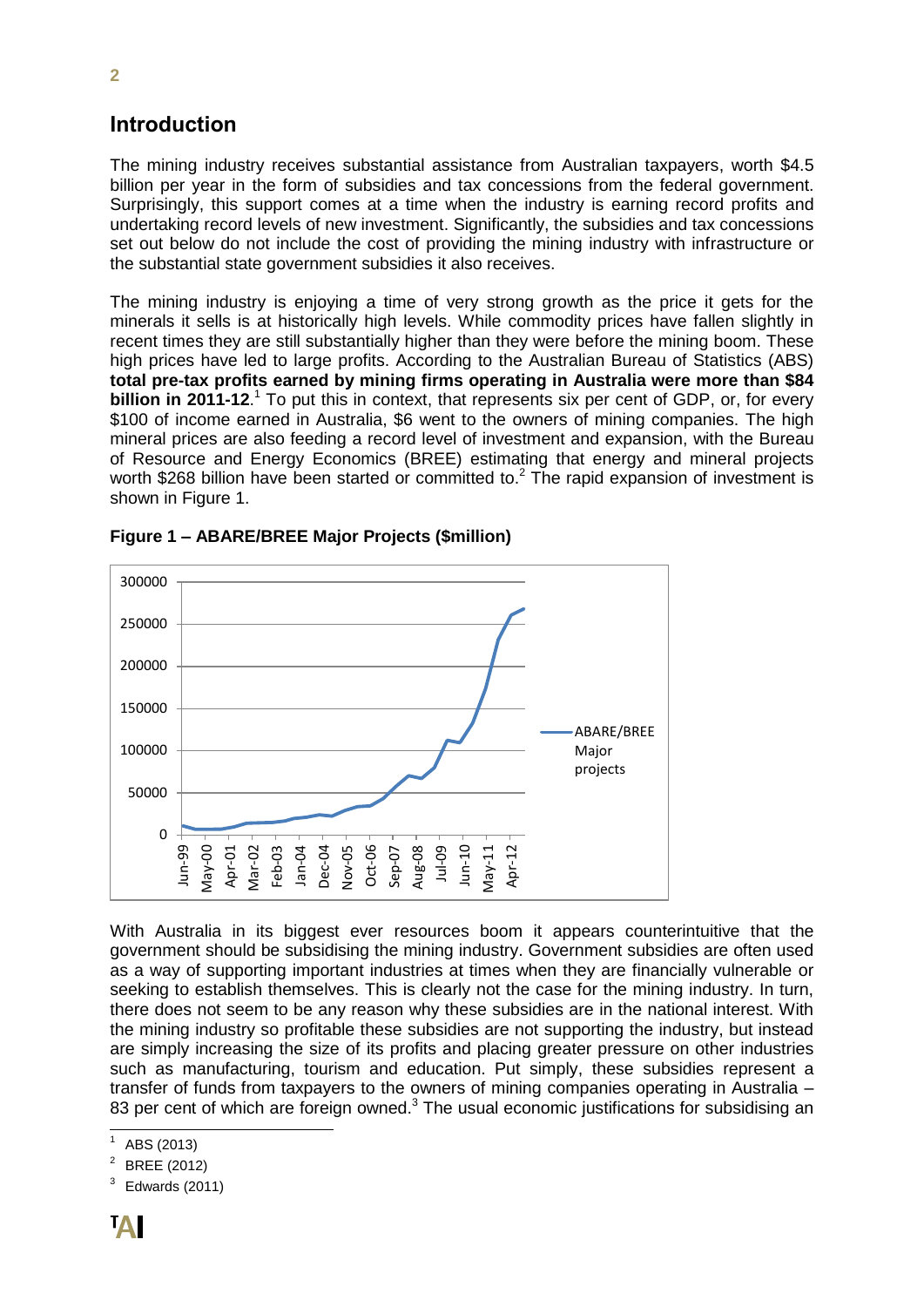industry do not seem to apply to the mining industry in Australia and there has been little justification for such large public generosity.

In 2012 The Australia Institute released an estimate of the subsidies the federal government was giving to the mining industry.<sup>4</sup> That paper found that subsidies to the mining industry amounted to \$4 billion. Reporting a year later, with the mining industry still enjoying large profits, total subsides have increased half a billion dollars to \$4.5 billion.

## **The form of subsidies**

Both state and federal governments provide a wide range of direct financial assistance, tax concessions and public provision of infrastructure such as ports, rail, and road assets that mining requires to operate. The purpose of this paper is to identify specific subsidies provided by the federal government to the mining industry. Subsidies provided by the state and territory governments have been excluded from this analysis but these too are likely to be significant. Similarly, subsidies that go to a number of industries but cannot be broken down to show only those benefits that accrue to the mining industry have also been excluded. Infrastructure projects that are publically funded for the benefit of the mining industry but where figures for individual years are unavailable have similarly been excluded. The result of these exclusions is that the total of the subsidies provided below represents a significant underestimate of the total taxpayer largesse to the most profitable industry in Australia.

The Institute has found that \$4.5 billion in subsidies are given to the mining industry each year. These subsidies are outlined in Table 1. The \$4.5 billion sum includes:

- \$2,349 million in fuel subsidies
- \$495 million in tax write-offs for capital works
- \$550 million in deductions for exploration and prospecting
- \$400 million in accelerated depreciation write-offs

 Grudnoff (2012)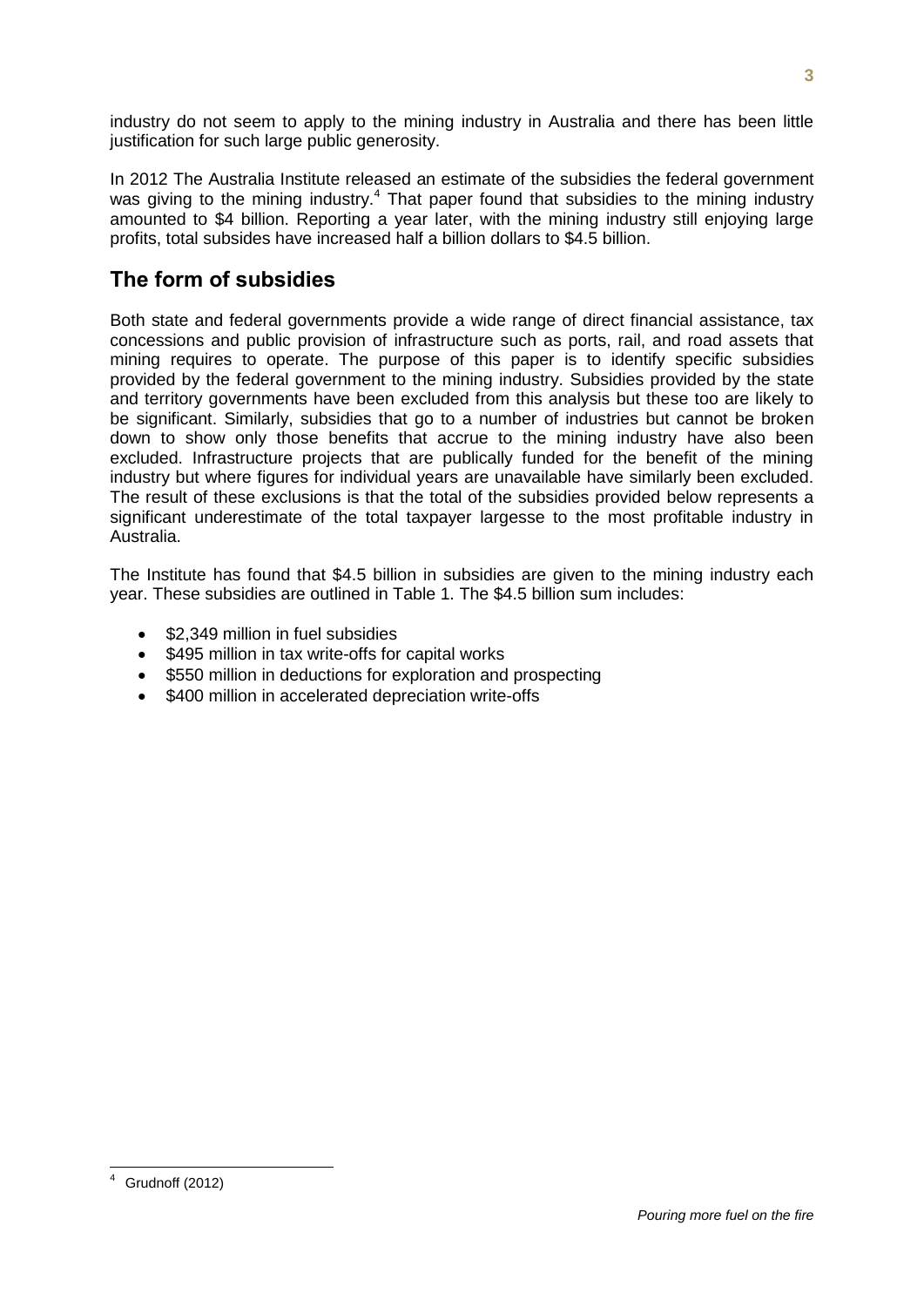| <b>Subsidy</b>                                                                        | Year    | <b>Source</b>                                              | (\$ million)   |
|---------------------------------------------------------------------------------------|---------|------------------------------------------------------------|----------------|
| Fuel tax credits -<br>mining                                                          | 2011-12 | Taxation statistics 2010-11 (p121)                         | 2,349          |
| Deduction for capital<br>works expenditure                                            | 2012-13 | Tax Expenditures Statement 2012<br>B93 (p110) <sup>5</sup> | 495            |
| <b>Exploration and</b><br>prospecting deduction                                       | 2012-13 | <b>Tax Expenditures Statement 2012</b><br>B90 (p108)       | 550            |
| Statutory effective life<br>caps                                                      | 2012-13 | Tax Expenditures Statement 2012<br>B91 (p109) <sup>6</sup> | 400.5          |
| Capital expenditure<br>deduction for mining,<br>quarrying and<br>petroleum operations | 2012-13 | Tax Expenditures Statement 2012<br>B88 (p107)              | $\overline{2}$ |
| <b>Coal Sector Jobs</b><br>Package                                                    | 2011-12 | Trade and Assistance Review<br>2011-12                     | 218.8          |
| R&D tax concessions                                                                   | 2011-12 | Trade and Assistance Review<br>2011-12                     | 370.8          |
| Various budget<br>outlays to mining                                                   | 2011-12 | Trade and Assistance Review<br>2011-12                     | 110.8          |
| <b>Total</b>                                                                          |         |                                                            | 4,496.9        |

#### **Table 1 – Federal government subsidies to the mining industry**

### **Differences from last year**

One of the main differences from last year was that Crude Oil Condensate is now going to be taxed under the Petroleum Resources Rent Tax (PRRT). This removes a \$550 million subsidy to the mining industry. While the removal of this subsidy is welcome news it has been dwarfed by other increases. By far the biggest increase in mining subsidies comes from the rise in the cost of the fuel tax credits by \$458 million. This subsidy makes much of the diesel fuel used by the mining industry far cheaper than elsewhere in Australia. Another large increase came from exploration and prospecting deductions which have increased by \$220 million. Deductions for capital works expenditure has also increased by \$127.5 million as the mining industry goes through a massive investment boom.

A new inclusion to the list is the coal sector jobs package which sees \$219 million go to coal mines with the highest fugitive emissions of greenhouse gases. With the coal industry facing a widespread skills shortage, there is no economic justification for the federal government granting hundreds of millions of dollars in subsidies to try and prop up coal sector employment.

 $\overline{a}$ <sup>5</sup> Mining industry makes up just over 60% of Australian capital expenditure according to latest ABS figures. Deductions for capital works expenditure totals \$825 million. Apportioned 60% of this to the mining industry.

 $6\;$  30% of statutory life caps as per methodology in Berger (2011)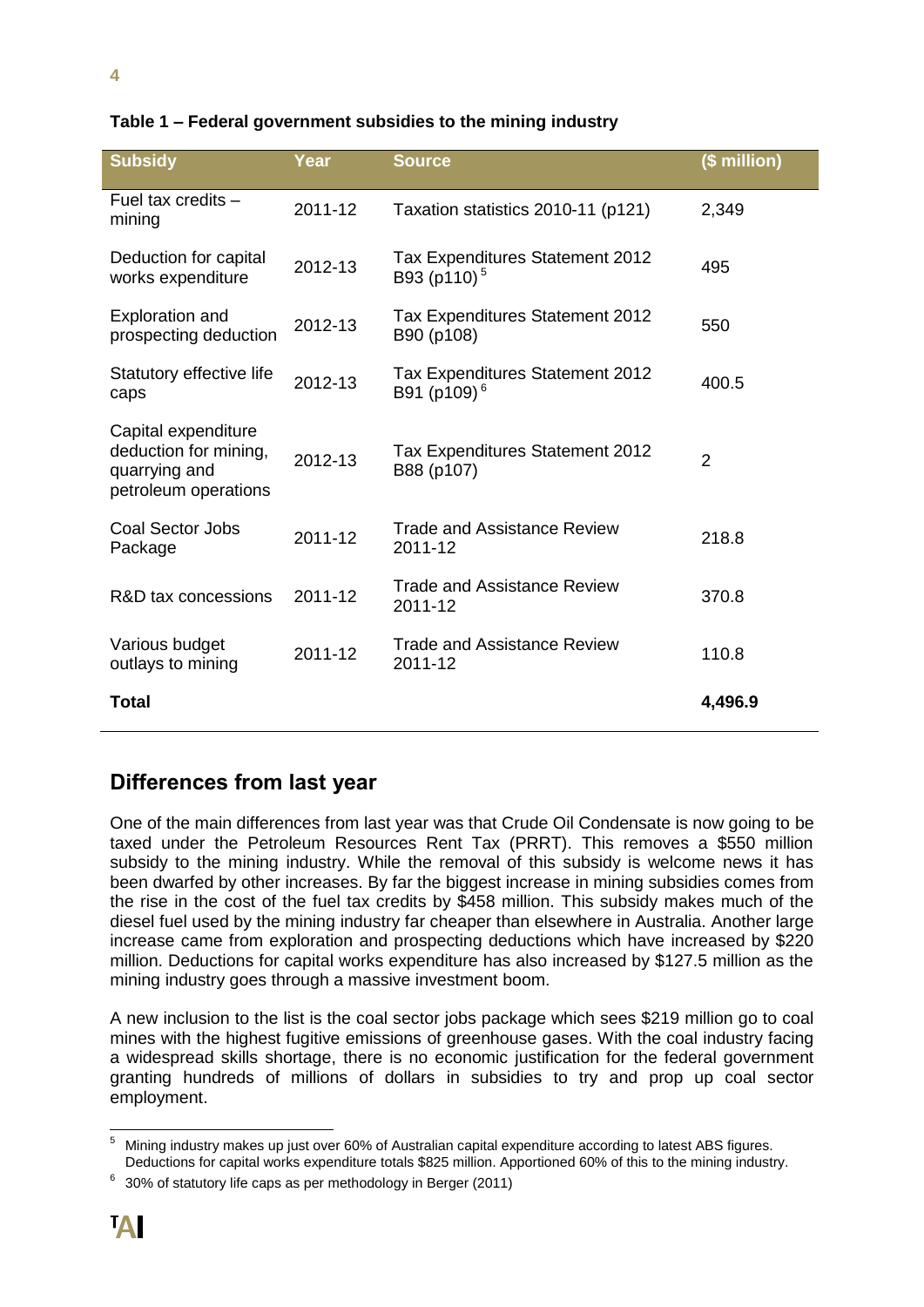The ability of the mining industry to appropriate additional taxpayer support when company tax revenue is falling would seem to highlight the political strength of the mining industry rather than the strength of the economic arguments underpinning their taxpayer subsidies.

# **An underestimate**

The subsidies outlined in Table 1 are almost certainly an underestimate of the full amount that the mining industry receives. These figures exclude state subsidies that are likely to be substantial. A report released by Trevor Berrill in 2012 estimated that the Queensland government alone is spending \$1.4 billion each year in subsidies to the mining industry.<sup>7</sup> Other states are also known to be subsidising their mining industries.

The mining industry also benefits from other federal government subsidies that are provided to a number of industries. For example, the federal government exempts from fringe benefit tax such things as accommodation and household goods where they are provided by the employer. This amounts to \$330 million per year. With the mining industry's large reliance on fly-in fly-out workers, it is likely to be a major beneficiary of this exemption. There is no breakdown of how much each industry benefits from this subsidy so these figures have been excluded. If the government chose to provide such information, a better assessment of the subsidies provided to the mining industry could be made.

The mining industry also benefits from publically funded infrastructure projects. For example the Hunter Valley Corridor Capacity Strategy will spend \$854.8 million upgrading the rail networks in the Hunter Valley to remove bottlenecks that have slowed the transport of coal to the port of Newcastle. The federal government also provides support with mining exploration through Geoscience Australia at a cost of \$118 million per year.

The mining industry will also receive substantial assistance under the carbon pricing mechanism which began in July 2012. Liquid Natural Gas (LNG) producers will receive large subsidies from the Jobs and Competitiveness package. LNG producers are likely to get 66 per cent of the permits they require for free as well as an additional LNG supplementary allocation.

The full scale of subsidies to the mining industry in Australia is likely to be substantially higher than \$4.5 billion. A comprehensive assessment of the full degree of taxpayer support for the mining industry will, however, require the federal and state governments to release further breakdowns of which industries are receiving the benefits of all of the subsidies they provide. Given the impact of the mining expansion on other industries, and the stated desire of state and federal governments to improve their budget position, it is difficult to imagine why governments would be reluctant to provide such scrutiny of the subsidies they are providing to a booming and highly profitable industry.

# **Conclusion**

With the federal government trying to bring the budget back into surplus and fund new programs such as DisabilityCare and the Gonski education reforms, decreasing the inefficient and inequitable subsidies to the mining industry presents a unique opportunity to help achieve that goal. Mining subsidies during a time when Australia is in the biggest ever resources boom simply represent a transfer of money from taxpayers to mine owners. High commodity prices have made a large number of mining projects profitable. This is highlighted by the continuing rush of capital expenditure that we are seeing at the moment in the mining

 7 Berrill (2012)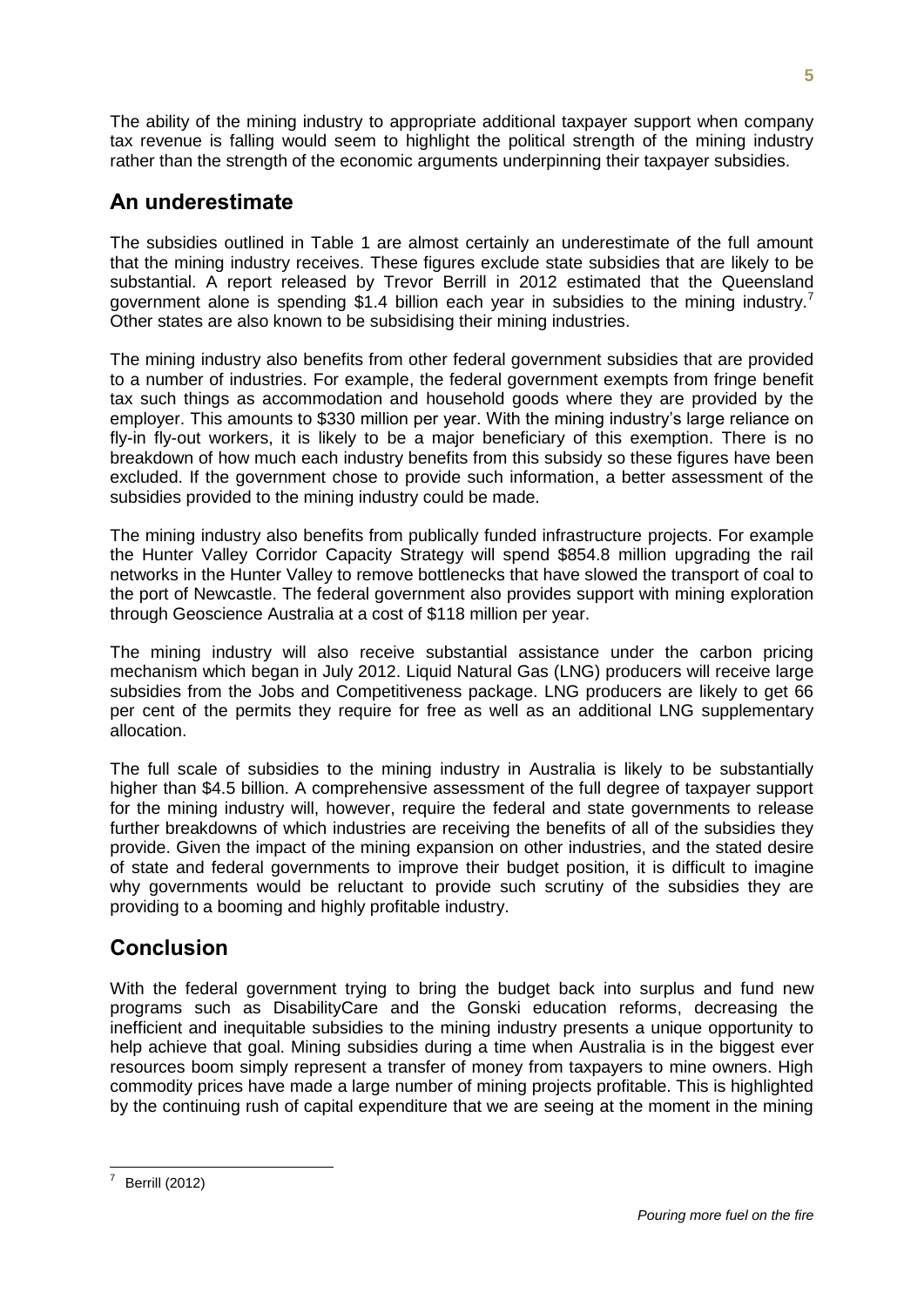industry. It is not in the national interest to continue these subsidies. Indeed, these subsidies simply exacerbate skills shortages and other bottlenecks that the industry is facing.